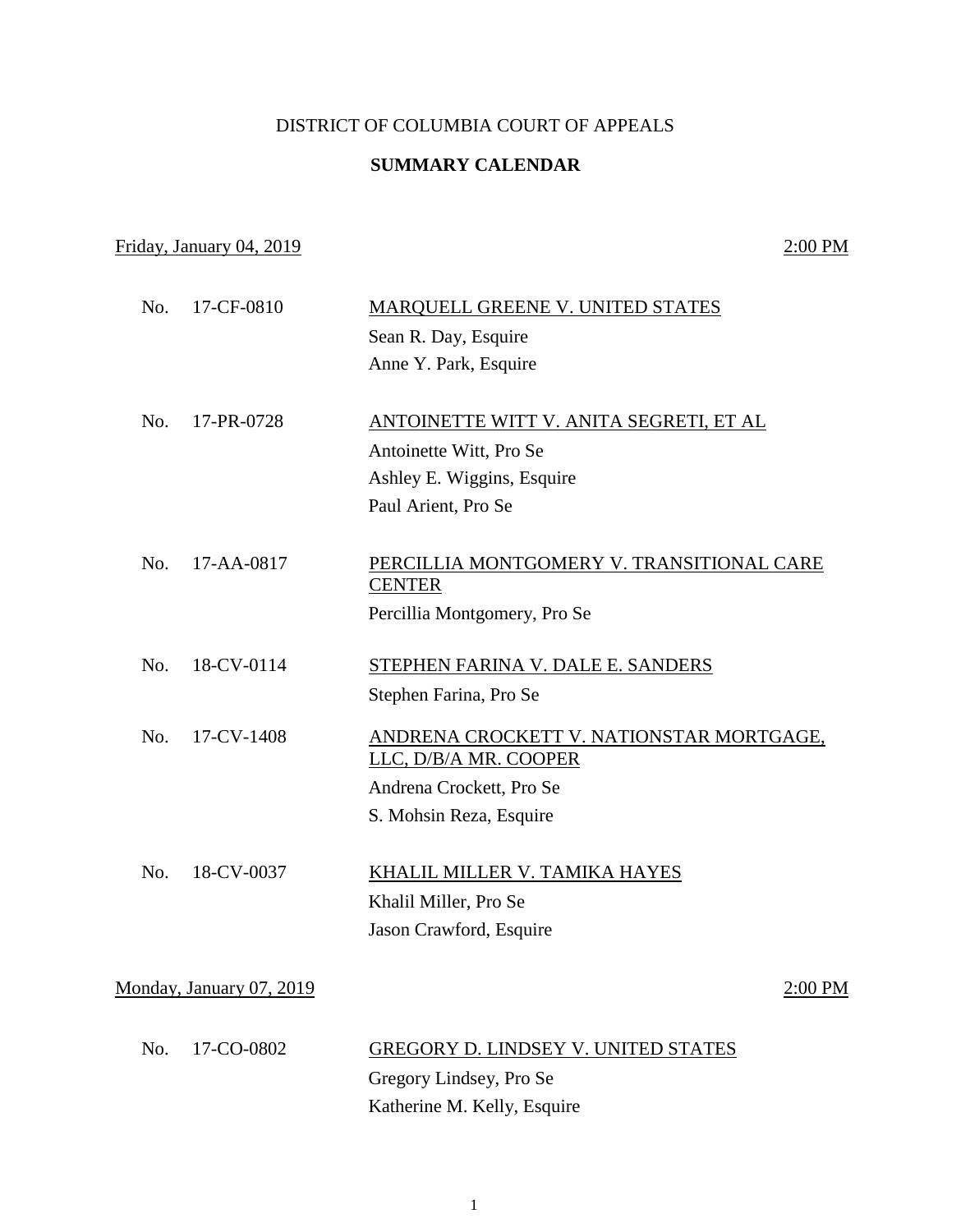| No. | 18-CO-0145                       | JERRY L. SPEAKS V. UNITED STATES           |           |
|-----|----------------------------------|--------------------------------------------|-----------|
|     |                                  | Jerry L. Speaks, Pro Se                    |           |
|     |                                  | Sitara Witanachchi, Esquire                |           |
|     |                                  |                                            |           |
| No. | 18-AA-0117                       | GUANGSHA WANG V. DISTRICT OF COLUMBIA      |           |
|     |                                  | <u>ALCOHOLIC BEVERAGE CONTROL BOARD</u>    |           |
|     |                                  | Guangsha Wang, Pro Se                      |           |
|     |                                  | Richard S. Love, Esquire                   |           |
|     |                                  | Brian R. Bregman, Esquire                  |           |
|     |                                  |                                            |           |
| No. | 17-AA-0065                       | HENRY BUNCH-BEY V. D.C. DEPARTMENT OF      |           |
|     |                                  | CONSUMER REGULATORY AFFAIRS                |           |
|     |                                  | Henry Bunch-Bey, Pro Se                    |           |
|     |                                  | Irina M Majumdar, Esquire                  |           |
|     |                                  |                                            |           |
| No. | 18-CV-0329                       | BRIAN KEITH WAUGH V. GEORGETOWN UNIVERSITY |           |
|     |                                  | <b>HOSPITAL</b>                            |           |
|     |                                  | Brian Keith Waugh, Pro Se                  |           |
|     |                                  | Crystal S. Deese, Esquire                  |           |
|     |                                  |                                            |           |
| No. | 17-FM-0011                       | CRYSTAL ETTRIDGE V. ROBERT TURTIL          |           |
|     |                                  | Crystal Ettridge, Pro Se                   |           |
|     |                                  | Rebekah Sullivan, Esquire                  |           |
|     |                                  |                                            |           |
|     | <u>Tuesday, January 08, 2019</u> |                                            | $2:00$ PM |
|     |                                  |                                            |           |
| No. | 17-CF-1241                       | DOMINIC LEATHERWOOD V. UNITED STATES       |           |
|     |                                  | Sicilia C. Englert, Esquire                |           |
|     |                                  | Michael J. Romano, Esquire                 |           |
|     |                                  |                                            |           |
| No. | 17-CO-1441                       | <b>OMAR RIMMER V. UNITED STATES</b>        |           |
|     |                                  | Omar Rimmer, Pro Se                        |           |
|     |                                  | Eric Hansford, Esquire                     |           |
|     |                                  |                                            |           |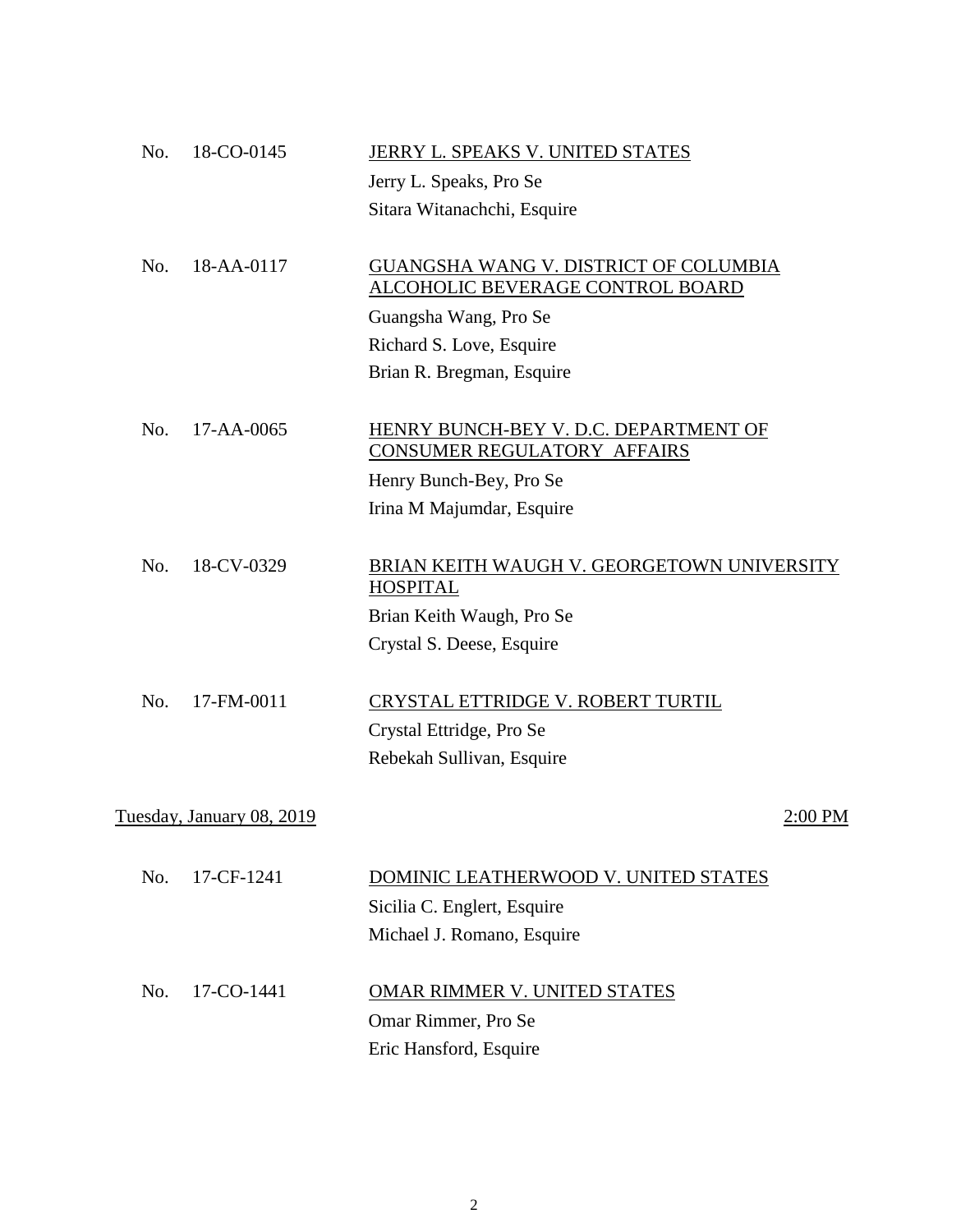| No. | 18-AA-0180               | FRANCES LEE V. D.C. DEPARTMENT OF EMPLOYMENT<br><b>SERVICES</b>                                                                                                                                          |                 |
|-----|--------------------------|----------------------------------------------------------------------------------------------------------------------------------------------------------------------------------------------------------|-----------------|
|     |                          | David J. Kapson, Esquire                                                                                                                                                                                 |                 |
|     |                          | Curtis B. Hane, Esquire                                                                                                                                                                                  |                 |
| No. | 17-FS-1414               | IN RE: H.R.; C.R.B., APPELLANT.                                                                                                                                                                          |                 |
|     |                          | Patricia M. Spicer, Esquire                                                                                                                                                                              |                 |
|     |                          | Pamela Soncini, Esquire                                                                                                                                                                                  |                 |
| No. | $17 - AA - 1316$         | BRENDA JOHNSON V. DC COMMISSION ON HUMAN<br><b>RIGHTS</b>                                                                                                                                                |                 |
|     |                          | Brenda Johnson, Pro Se                                                                                                                                                                                   |                 |
|     |                          | Stacy L. Anderson, Esquire                                                                                                                                                                               |                 |
|     |                          | Peter D. Blumberg, Esquire                                                                                                                                                                               |                 |
| No. | 18-CV-0227               | PHYLLIS A. PRICER V. DEUTSCHE BANK NATIONAL<br>TRUST COMPANY, AS TRUSTEE FOR THE<br>CERTIFICATE HOLDERS OF SOUNDVIEW HOME LOAN<br>TRUST 2006-OPT5, ASSET-BACKED CERTIFICATES,<br><b>SERIES 2006-OPT5</b> |                 |
|     |                          | Michael C. Forster, Esquire                                                                                                                                                                              |                 |
|     |                          | Thomas F. Lucchesi, Esquire                                                                                                                                                                              |                 |
|     | Friday, January 11, 2019 |                                                                                                                                                                                                          | $10:00$ AM      |
| No. | 17-CM-0921               | <b>SPECIAL SITTING - SUMMARY</b><br>ERIC RODNEY HILL V. UNITED STATES<br>Charles J. Soschin, Esquire<br>Anwar L. Graves, Esquire                                                                         |                 |
|     | Friday, January 11, 2019 |                                                                                                                                                                                                          | <u>10:30 AM</u> |
|     |                          | <b>SPECIAL SITTING - SUMMARY</b>                                                                                                                                                                         |                 |
| No. | 17-CM-0491               | DANA A. WILLIAMS V. UNITED STATES                                                                                                                                                                        |                 |
|     |                          | Ivy Finkenstadt, Esquire                                                                                                                                                                                 |                 |
|     |                          | Maryam L. Adeyola, Esquire                                                                                                                                                                               |                 |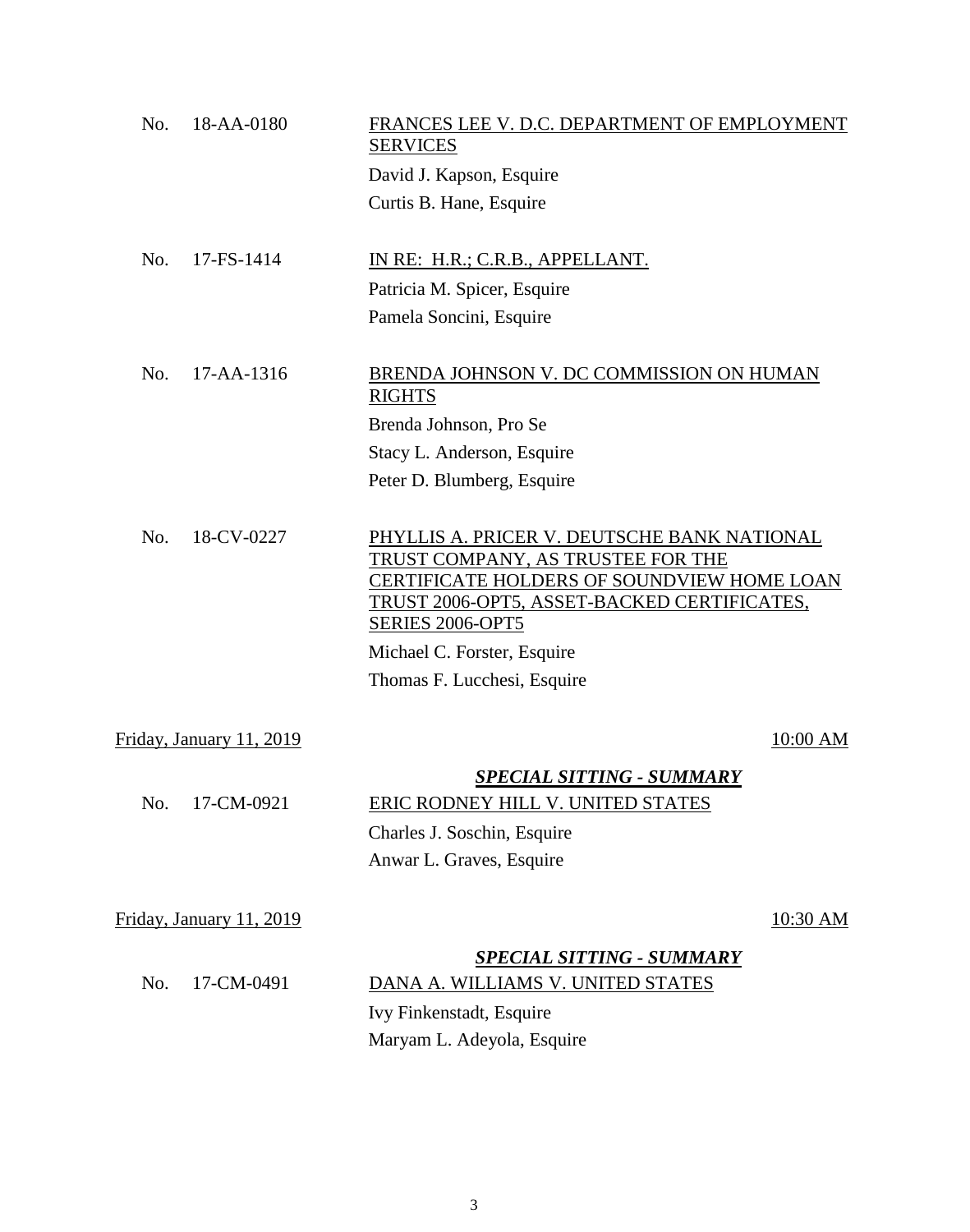Tuesday, January 15, 2019 2:00 PM

|            |                          | Nicholas Elton, Esquire<br>Kamilah O. House, Esquire                                                                                               |
|------------|--------------------------|----------------------------------------------------------------------------------------------------------------------------------------------------|
| No.<br>No. | 17-CO-0919<br>18-CO-0819 | BERNARD J. BATTLE V. UNITED STATES<br>BERNARD J. BATTLE V. UNITED STATES<br>Bernard J. Battle, Pro Se<br>Kamilah O. House, Esquire                 |
| No.        | 17-CO-0923               | RICARDO V. VENEY V. UNITED STATES<br>Steven R. Kiersh, Esquire<br>Maryam L. Adeyola, Esquire                                                       |
| No.        | 18-PR-0082               | IN RE: ESTATE OF EILEEN JENKINS; ANDREA M.<br>JENKINS, APPELLANT.<br>Andrea Jenkins, Pro Se<br>Michael C. Forster, Esquire<br>Wanda Morgan, Pro Se |
| No.        | 18-CV-0211               | ROBERT L. BLOUNT V. TAMMIE BLAIR, ET AL.<br>Robert L. Blount, Pro Se<br>Joseph Boyd Greener, Esquire                                               |
| No.        | 17-PR-0629               | IN RE: ESTATE OF JEROME WHITE; LORRAINE W.<br><b>SAUNDERS, APPELLANT</b><br>Lorraine W. Saunders, Pro Se<br>Kimberly K. Edley, Esquire             |
|            | Friday, January 18, 2019 | 2:00 PM                                                                                                                                            |
| No.        | 17-CF-0451               | <b>LAWRENCE WILKERSON V. UNITED STATES</b><br>Matthew Kaplan, Esquire<br>Sharon A. Sprague, Esquire                                                |

No. 17-CM-0698 RAYNARD JAMAL WOODLAND V. UNITED STATES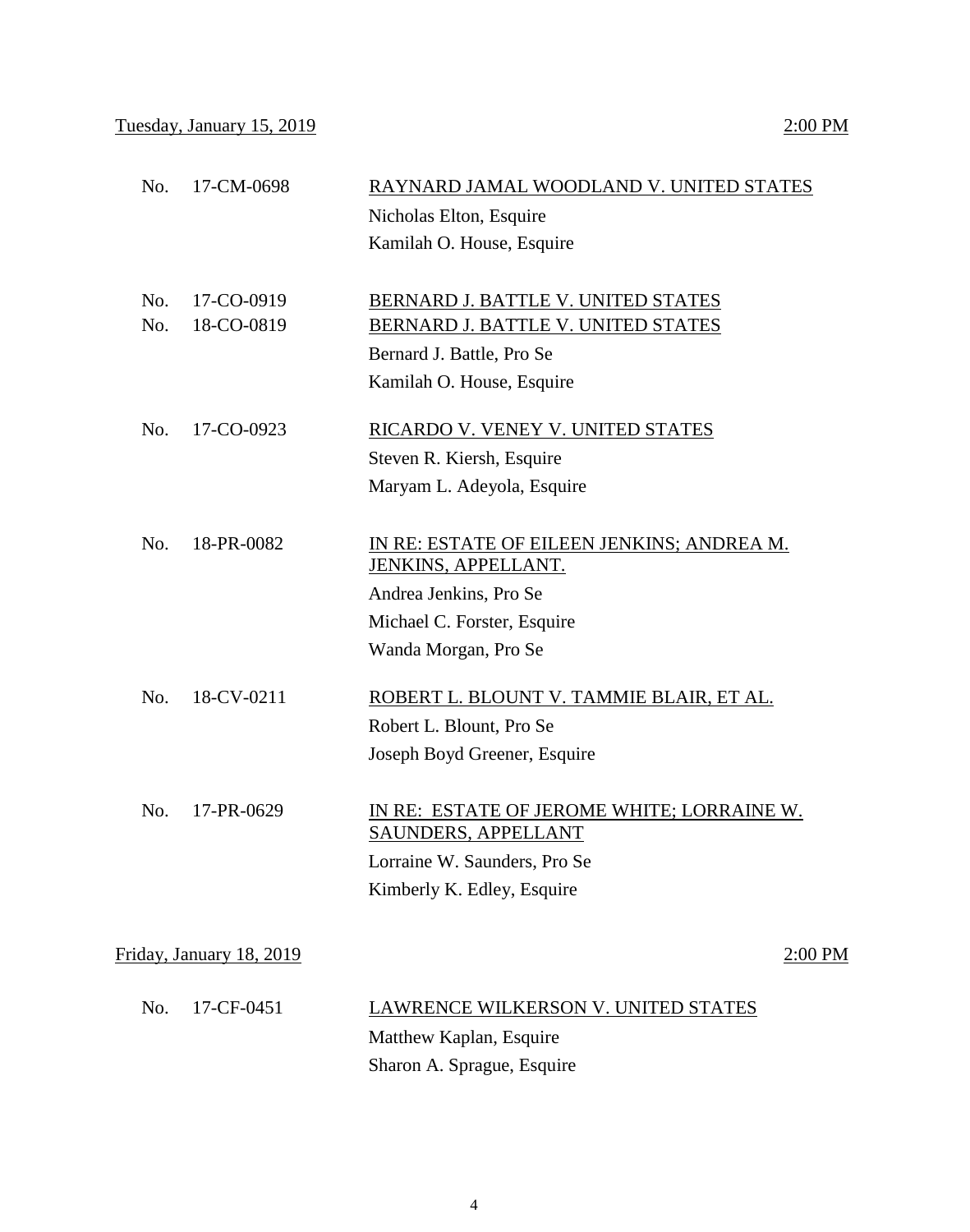| No. | 17-CM-1137                | <b>SHAWN SIMMS V. UNITED STATES</b>       |
|-----|---------------------------|-------------------------------------------|
|     |                           | Rupa Puttagunta, Esquire                  |
|     |                           | Jillian D. Willis, Esquire                |
| No. | 17-CM-1243                | PATRICIA A. DAVIS V. UNITED STATES        |
|     |                           | John Albanes, Esquire                     |
|     |                           | Jillian D. Willis, Esquire                |
| No. | 18-CV-0154                | RADCLIFFE B. LEWIS V. WASHINGTON          |
|     |                           | METROPOLITAN AREA TRANSIT AUTHORITY       |
|     |                           | Radcliffe B. Lewis, Pro Se                |
|     |                           | Nicholas L. Phucas, Esquire               |
| No. | 17-CV-1234                | CARLA BROWN V. MEGABUS NORTHEAST, LLC     |
|     |                           | Carla Brown, Pro Se                       |
|     |                           | Terence J. O'Connell, Esquire             |
| No. | 17-CV-0620                | BARBARA PITTMAN V. EDWARD SMITH, ET AL    |
|     |                           | Bernard A. Gray, Sr., Esquire             |
|     |                           | Dorene Haney, Esquire                     |
|     | Tuesday, January 29, 2019 | 2:00 PM                                   |
| No. | 17-CM-1117                | ADRIENNE JOHNSON V. UNITED STATES         |
|     |                           | Sweta Patel, Esquire                      |
|     |                           | Kristina L. Ament, Esquire                |
| No. | 17-CM-1255                | AVON PITTMAN V. UNITED STATES             |
|     |                           | Michelle L. Lockard, Esquire              |
|     |                           | Kamilah O. House, Esquire                 |
| No. | 18-CV-0019                | ROBERT DOTSON V. KING'S COURT CONDOMINIUM |
|     |                           | <b>HOMEOWNERS ASSOCIATION</b>             |
|     |                           | Kellee G. Baker, Esquire                  |
|     |                           | Yaida O. Ford, Esquire                    |